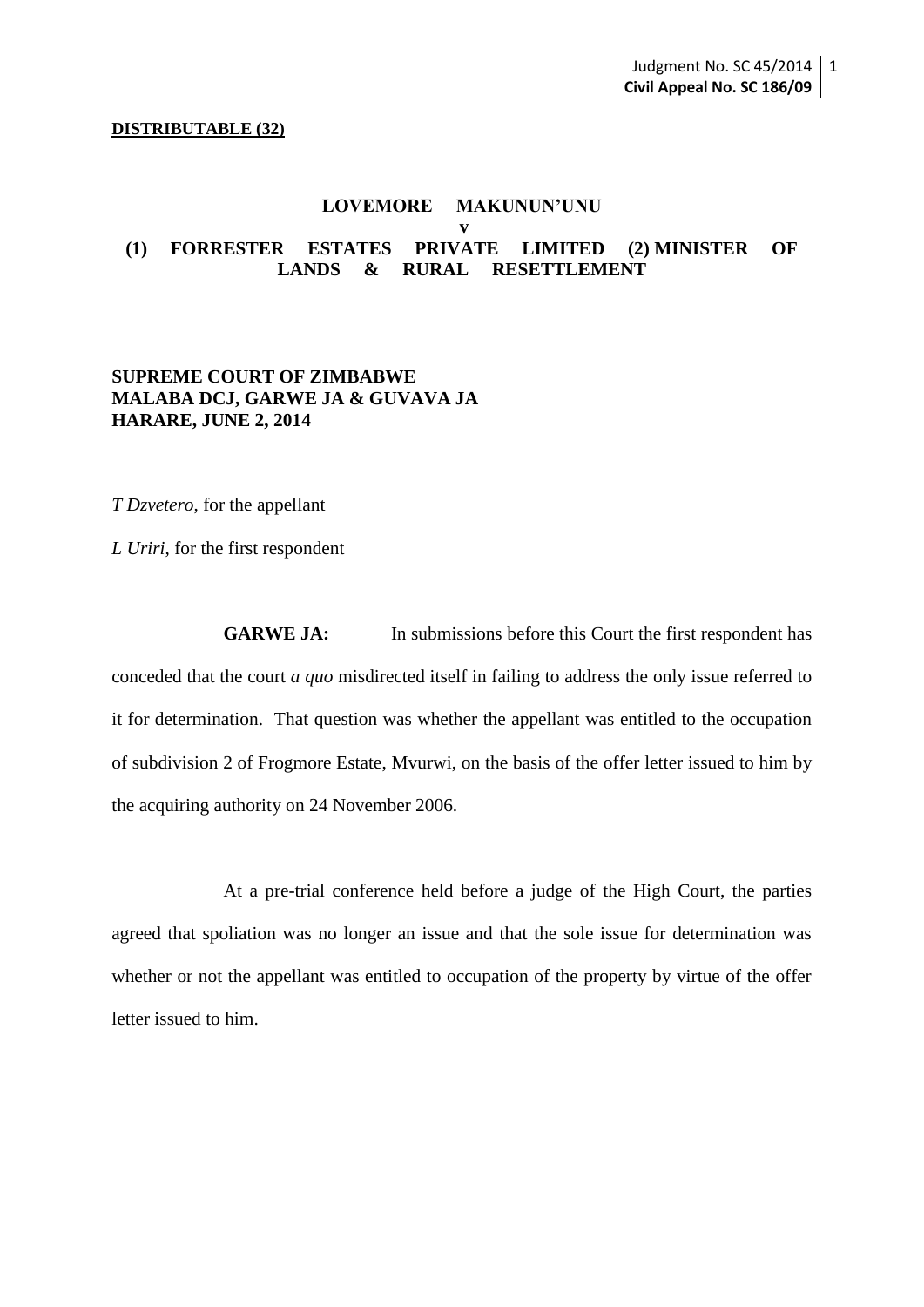During the trial, the appellant's argument was that the property had been compulsorily acquired and a valid offer letter issued, entitling him to occupation of the property.

The first respondent's position on the other hand was that there had been no compulsory acquisition of the property by the State.

The effect of the first respondent's argument was that the document on which the appellant was relying to justify occupation was invalid in view of the fact that there had been no compulsory acquisition.

It is clear that the court *a quo* accepted the claim by the respondent that there had been no proper acquisition of the property in question. It is common cause that the property in question had been compulsorily acquired by the State for settlement for agricultural purposes. The fact that it was a property subject to a bilateral agreement between the government of Zimbabwe and a foreign government did not mean that it could not be compulsorily acquired by the State in terms of the relevant law of compulsory acquisition of agricultural land for public purposes. As a consequence of this misdirection, the court found that the appellant had no right to be on the property and by extension that the appellant had despoiled the first respondent.

The court *a quo* was clearly wrong in coming to the above conclusion, regard being had to the specific agreement during the pre-trial conference that spoliation was no longer an issue for determination by the court.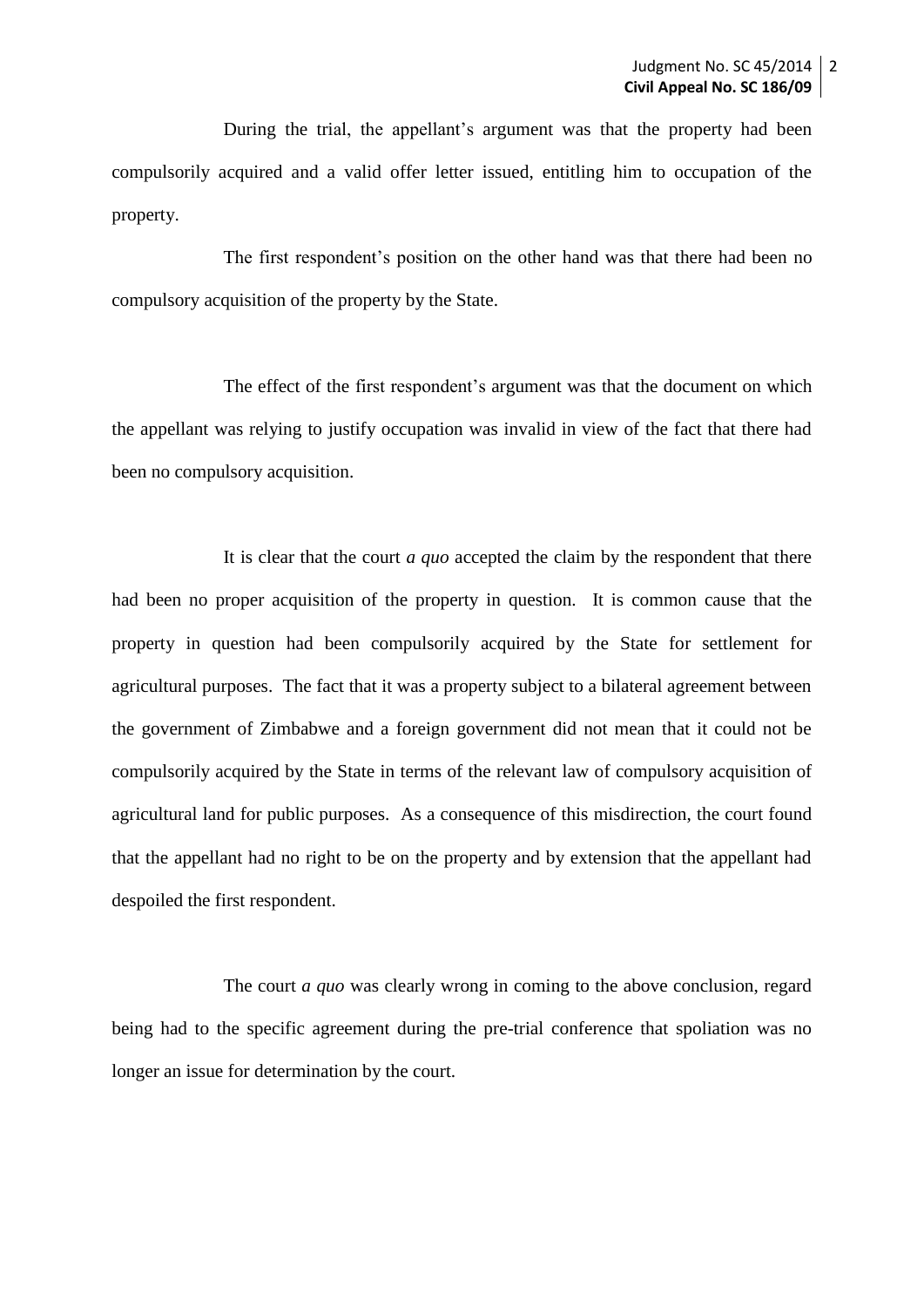Mr *Uriri* conceded that the court *a quo* did not address the issue placed before it. In the circumstances he suggested that the matter be remitted to the court a quo for determination of that issue.

Mr *Dzvetero,* on the other hand, argued that the court *a quo* was aware of the sole issue before it and made a determination on the basis of the facts argued before it by the parties.

We are inclined to agree with Mr *Dzvetero* in this regard.

Both parties placed facts before the court on the question whether the appellant was entitled to occupation.

It is clear from the record of the proceedings that the court erroneously chose to rely on the submissions by the first respondent. In the circumstances the matter does not warrant a remittal. This Court is therefore at large on the issue in view of the misdirection.

It being common cause that the appellant was the holder of a valid offer letter, it must follow that he was entitled to occupation of the property in question. In short the court *a quo* should have answered the question referred to it in the affirmative.

Accordingly the appeal succeeds with costs.

The judgment of the court *a quo* is set aside and substituted with the following:

"The claim is dismissed with costs."